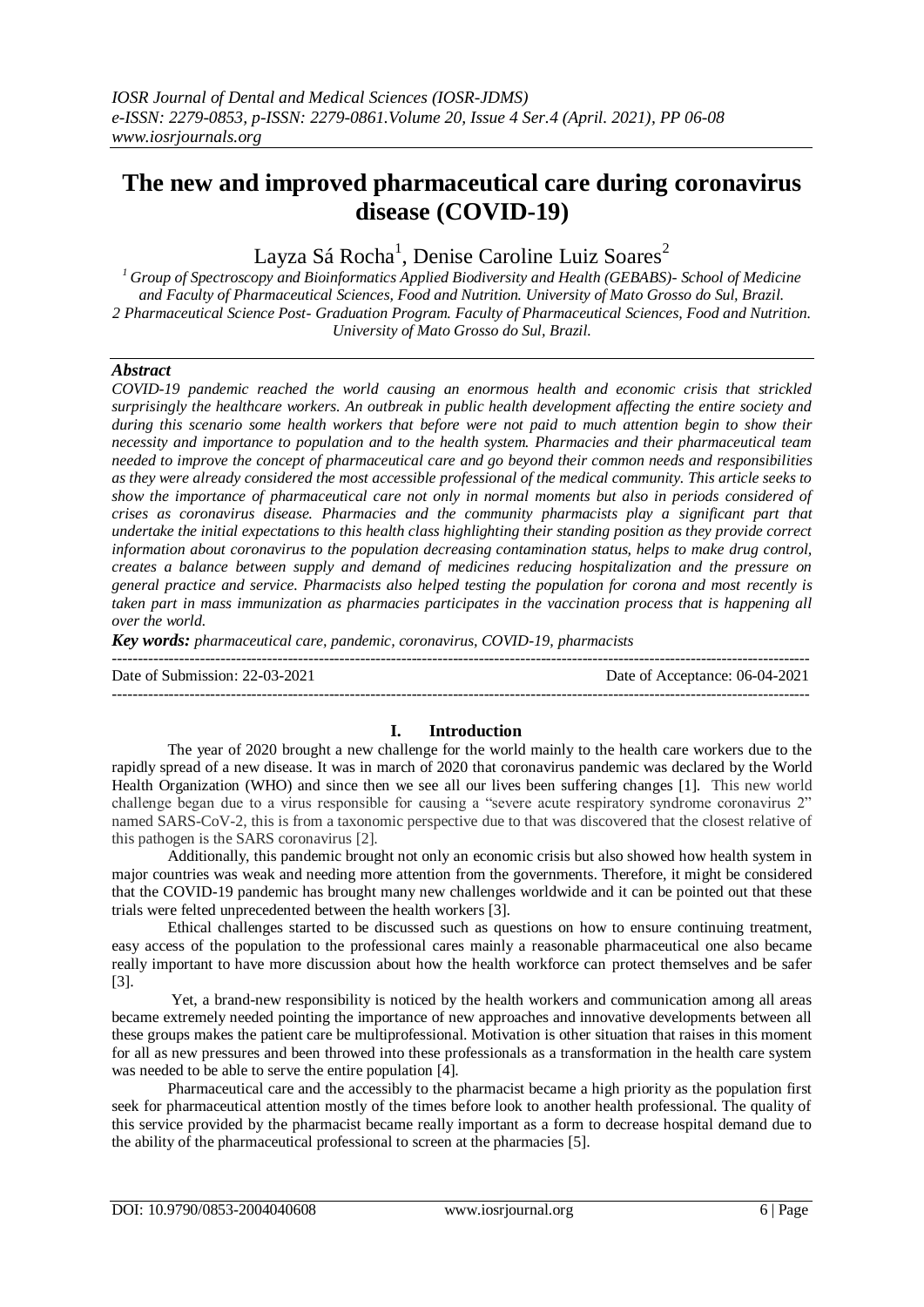#### **Covid 19 and the role of the pharmacists**

Detected in the end of 2019 in China, the coronavirus disease known as COVID-19 was easy spread around the world going from been considerate an epidemic to pandemic by the WHO in a few months. This is an infectious disease caused by the SARS-COV-19 virus causing a severe and acute respiratory syndrome that was at first being confused with pneumonia [6].

Soon this pandemic started to place on the world health systems a lot of strain. Due to the hight increased numbers of people looking for medical care suggestions as social distancing and lockdowns were put in consideration as an attentive form to help to contain the rapidly spread of the virus. Considered a new infectious pathogen this virus was no treatment known and his epidemiology, the transmission and clinical characteristic was mystery too [7].

However quickly the scientist started to study COVID-19 full epidemiology and it was found that the virus is mainly transmitted through the respiratory tract. Therefore, prevention became a big issue as the mainly form to reduce hospitalization and control measures started to be need. For the patients that was testing positive measures as full isolation from others at the hospitals or at home depending of the symptom gravity begin to be used as treatment and medical observation during this period became extremely important [8].

With this situation and the danger of been infected people with others diseases found difficulties to access healthcare facilities. Medicines management for patients with chronic illnesses also became hard as all saw their routine to change. In this scenario community pharmacies saw their contribution to increase speedily as the population begun to look for these pharmacists as the prior health care support not only in COVID-19 but also for others illness [1].

These pharmacists are easier for the patients to have access and obtain guidance in how to manage all type of clinical conditions. They also have full capacity to the promote the use of rational medication so the population adherence to this pharmaceutical support was easy accepted during this COVID-19 pandemic becoming an essential service in the health systems. This important pharmaceutical care practice served to the society during this moment of world crises only highlights the importance of the community pharmacists into the society [9].

#### **The new and improved pharmaceutical care**

In this moment of crises where is been noticed that things are changing rapidly countries are facing major problem in maintain the health care system. As a form to assist the medical society the International Federation of Pharmacy (FIP) the department of health advice for global pharmacists and the pharmacy workforce together with the Pharmacy Administration Commission of Chinese Hospital Association (CHAPAC) and National pharmacist team of supporting Hubei frontline pharmacists developed a guidance book where is pointed throughout pharmacy experts in consensus a summarized material based in literature, scientist findings and experience during SARS in 2003 prevention about strategies for prevention in hospital and community pharmacy and pharmacy staff [10].

Other's guidance materials were released by the FIP and a manual of rational drugs usage in the treatment of COVID-19 was created for frontline medical personnel. In this manual is able to find a prescribing medication list that may be used and explains about them for a better medical understanding that includes the usage, adverse effects, dosage, precautions, solvents. In these materials are also to find a correlation made for special population such as children, dialyses patient, elderly, pregnant woman, patients with auto immune disease and others with the dose adjustment [11].

Patients with chronic diseases found difficult to obtain medical care looking for the community pharmacist for guidance. Due to pharmaceutical care access and their interventions, it can be notice positive health outcomes in the society for all kind of patients as their improved therapy intervention and concerning are been reported as to save lives. When a person is not feeling good it is the pharmacist who is wanted what is able to optimize the person life without this person look for a hospital reducing the probably contamination that could be obtained [12].

The pharmacy role at this point became extremely relevant as is able to improve the life quality of people and aim to enhance medicine utilization with a therapeutic outcome. The COVID-19 pandemic wakes these professionals for the world as they measure no efforts to ensure the patient safety and wellbeing. The impact of coronavirus in the pharmacies services also changed since the logistic procedures, available services to patient counselling and education. Additional trainings and hygiene measures was needed to be implemented by the pharmacist to try to avoid population and staff contamination [13].

To reduce the time that the patience pass into the pharmacy, logistic changes were also made like drive-thru service, delivery implementation by foot or other means of transportation and the use of normal phone, WhatsApp or computational consulting. All these adaptations are to try to achieve social-distancing and even barriers were placed in the door ways, implementation of time to elderly population goes to the pharmacy also was implemented all to reduce the number access of people [14]. The practice of pharmaceutical care was